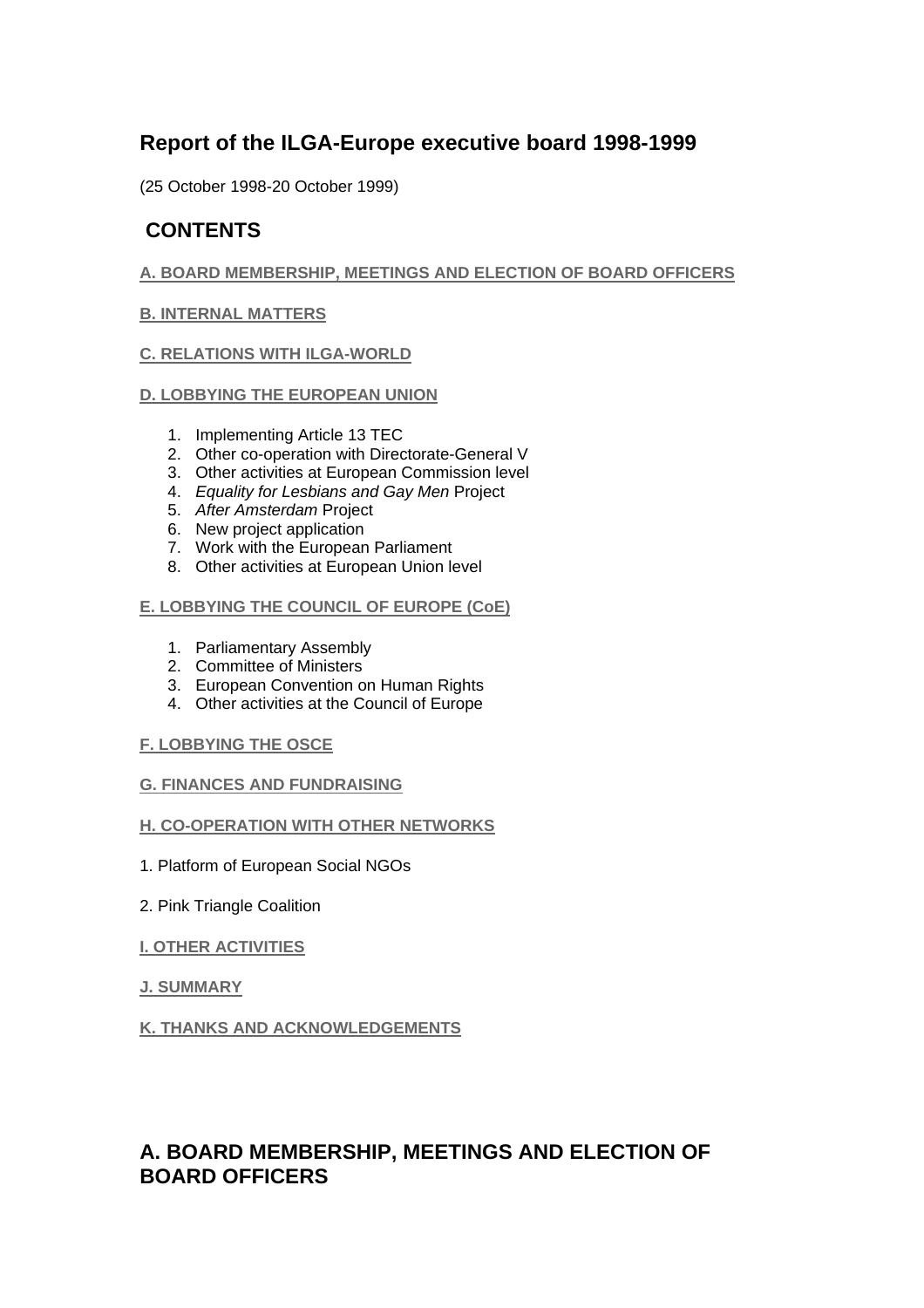The Executive Board elected at the 1998 Linz conference has consisted of **Nico Beger** *(Lesbenbereich Bündnis 90/Die Grünen,* Germany), **Adrian Relu Coman** (ACCEPT, Romania), **Tatjana Greif** *(SKUC/LL,* Slovenia), **Steffen Jensen** *(Landsforeningen for bøsser og lesbiske, LBL* The Danish National Association for Gays and Lesbians), **Kurt Krickler** *(Homosexuelle Initiative (HOSI) Wien,* Austria), **Jackie Lewis** *(National Lesbian and Gay Committee of UNISON,* the public sector trade union in the United Kingdom), **Alberto Volpato** *(ÉGALITÉ* Equality for Gays and Lesbians in the European Institutions), and **Maren Wuch** *(lesbian and gay liberation front (lglf) Köln,* Germany).

As first reserve members were elected: **Christine Kirchberger** *(Rechtskomitee Lambda,* Austria) and **Luís Morais** *(Opus Gay,* Portugal), as second reserve members **Teresa Tavares** and **António Serzedelo** (both *Opus Gay,* Portugal).

The Board held five meetings during its period of office:

on 25 October 1998, immediately following the end of the Linz conference. Board members present: Nico Beger, Adrian Coman, Steffen Jensen, Kurt Krickler, and Jackie Lewis. Reserve members Christine Kirchberger and António Serzedelo also attended. It was agreed to postpone the elections to the positions of Co-Chairs and Treasurer to a later Board meeting so that all elected members of the Board could participate. It was then agreed to designate Jackie Lewis and Kurt Krickler to be acting Co-Chairs, Steffen Jensen to be acting Treasurer until then.

Since none of the elected Board members was of Belgian nationality, the Board appointed, as required by the Constitution, a Belgian national, **Pierre Noël**, as an exofficio member of the Board. Pierre Noël also participated in this first Board meeting;

on 28 and 29 November 1998 in Brussels. Board members present: Adrian Coman, Tatjana Greif, Steffen Jensen, Kurt Krickler, Jackie Lewis, Pierre Noël, Alberto Volpato, and Maren Wuch. Jackie Lewis and Kurt Krickler were elected Co-Chairs, Steffen Jensen was elected Treasurer;

on 27 and 28 February 1999 in Brussels. All nine Board members were present;

on 8 and 9 May 1999 in Pisa. Board members present: Nico Beger, Adrian Coman, Steffen Jensen, Kurt Krickler, Alberto Volpato, and Maren Wuch. This board meeting was held in Pisa to also discuss the preparations for the next annual conference with the local host organisation, *Arcigay Pride!* on this occasion, the ILGA-Europe board had a meeting with Paolo Fontanelli, Lord Mayor of Pisa, on 8 May;

on 17 and 18 July 1998 in Brussels. Board members present: Nico Beger, Adrian Coman, Tatjana Greif, Steffen Jensen, Kurt Krickler, Jackie Lewis, Pierre Noël, and Alberto Volpato.

The Board will have another meeting on 20 October 1999 immediately before the start of the 21<sup>st</sup> ILGA European Conference in Pisa.

## **B. INTERNAL MATTERS**

The bureaucratic process of registering ILGA-Europe as an international non-profit nongovernmental organisation in Belgium has not been completed yet but, after further clarifying correspondence with the responsible Belgian Ministry of Justice, is due to be finished soon. In order to meet the requirements for registration under Belgian law, minor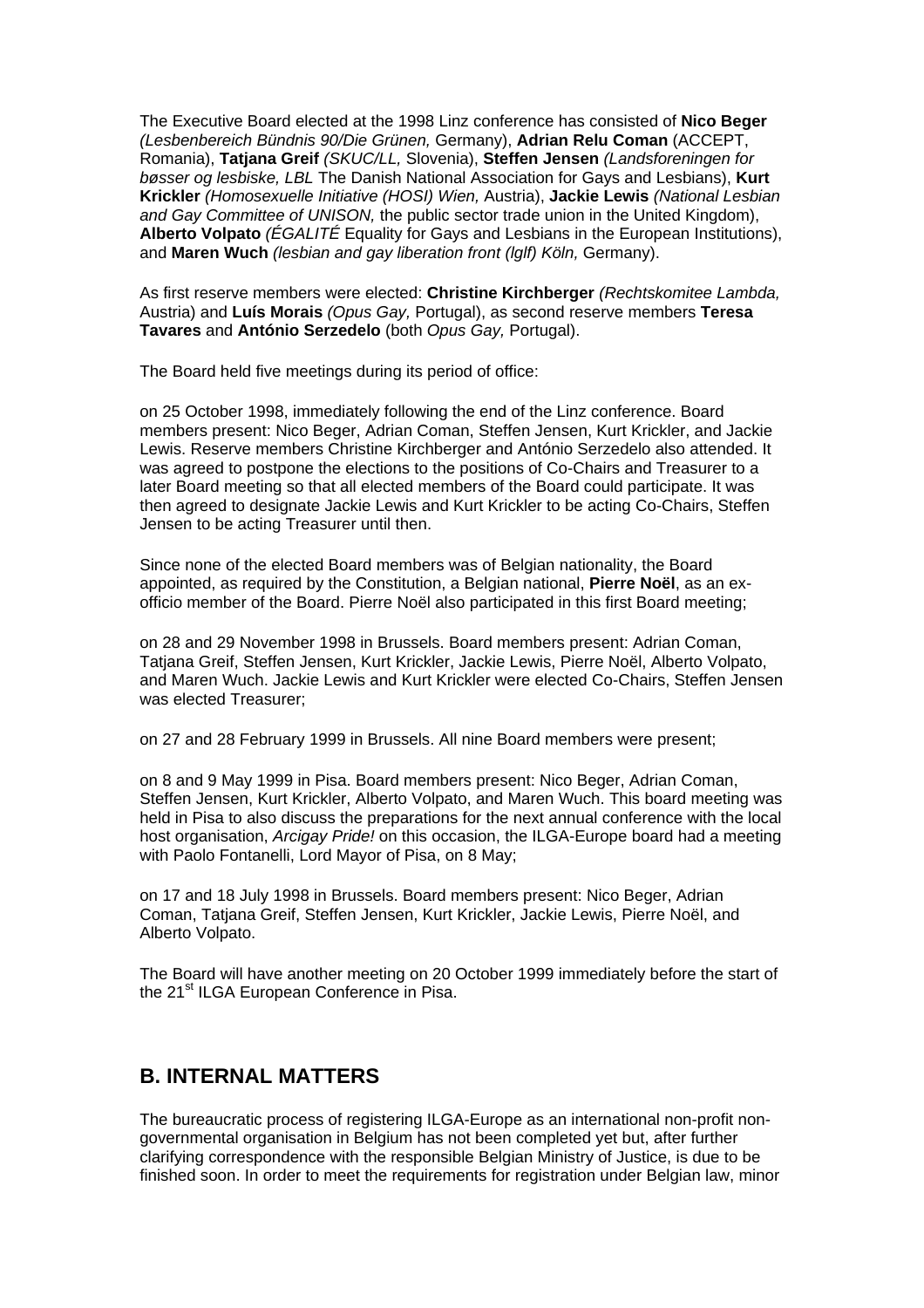editorial changes to the Constitution have been made as mandated by the Madrid ILGA European conference.

## **C. RELATIONS WITH ILGA-WORLD**

The ILGA-Europe Board has been in regular contact with the ILGA-World Board, the two secretaries-general Jennifer Wilson and Jordi Petit as well as with Tom Hoemig, the administrator in the ILGA office in Brussels. Jordi Petit *(Coordinadora Gai-Lesbiana* in Barcelona) and Teresa Tavares *(Opus Gay,* Portugal) were elected in Linz to be the represen-tatives of the European Region on the ILGA-World Board.

Jackie Lewis and Pierre Noël participated in the 19<sup>th</sup> ILGA World Conference in Johannes-burg, South Africa, 19-24 September 1999.

# **D. LOBBYING THE EUROPEAN UNION**

## **D1. Implementing Article 13 TEC**

The Treaty of Amsterdam, which came into force on 1 May 1999, marks a significant milestone for lesbians and gay men in the European Union. The changes introduced by the Treaty include a new clause, Article 13, which covers discrimination on the grounds of sexual orientation, together with sex, racial or ethnic origin, religion, belief, disability and age. This is the first time that any express reference to discrimination on grounds other than sex or nationality has appeared in the Treaties. It follows extensive campaigning by non-governmental organisations, including ILGA-Europe.

Lobbying for a comprehensive implementation of Article 13 continued to be one of the most important activities of ILGA-Europe in the past twelve months. These activities followed and built upon the action of the previous year (see Board Report 97/98, item D4), such as the letters in early 1998 to the Foreign Ministers of all EU Member States highlighting the need for action on Article 13 to include sexual orientation discrimination. A detailed survey of ILGA-Europe's lobbying efforts on this issue is included in its publication "After Amsterdam: Sexual Orientation and the European Union A Guide" (see item D5).

On 3-4 December 1998, the European Commission (Directorate-General V) organised a conference in Vienna on "Article 13 Anti-discrimination: the way forward", bringing together representatives from the member states, statutory organisations and of social and human rights NGOs. The conference discussed the possible ways of implementing Article 13. It was also the occasion, when the Commission, through Social Affairs Commissioner Pádraig Flynn, for the first time, announced its proposals for a threestrand "package" to implement Article 13. ILGA-Europe was represented in this conference by Mark Bell and Kurt Krickler (a detailed report about the conference was published in *Euro-Letter* # 66, December 1998).

In May 1999, ILGA-Europe also sent letters to all members of the working group of highlevel officials on non-discrimination, including a copy of ILGA-Europe's 1998 report "Equality for Lesbians and Gay Men". One of the main tasks of this working group set up by the EU Member States was to draw up a detailed picture of existing national antidiscrimination legislation. This mapping exercise resulted in national reports on such legislation and relevant shortcomings at the national level. The input from this working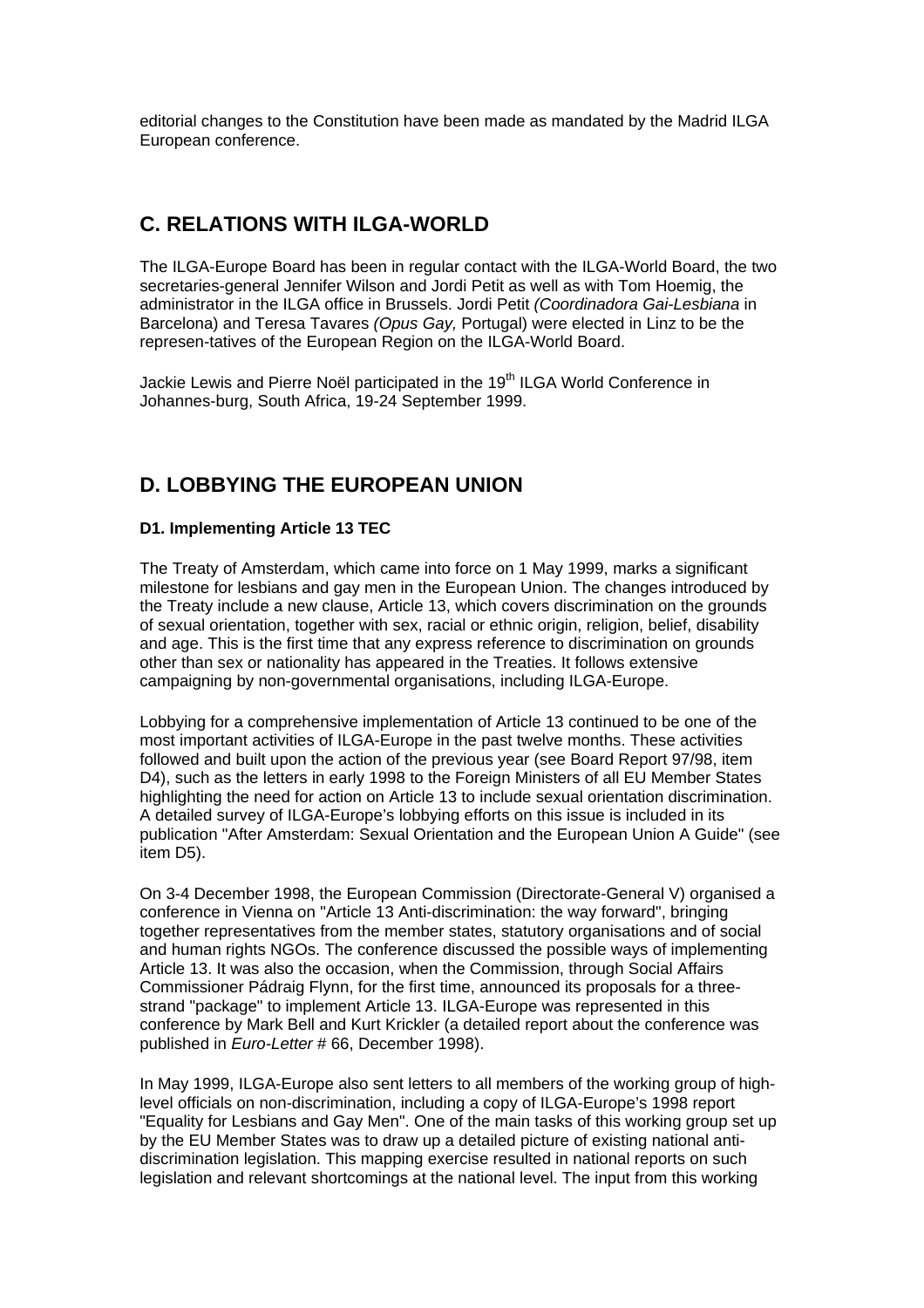group had certainly influenced the Commission proposals for further action to implement Article 13.

In May 1999, Nico Beger and Kurt Krickler met representatives of the German EU Presidency in Bonn to discuss, among other things, Article 13 and the plans for the elaboration of an EU Bill of Rights. In June, ILGA-Europe has also written to the Finnish EU Presidency asking for a meeting to discuss various topics of relevance but no appointment has been fixed at the time of writing this report.

**DG V**, responsible for preparing the Commission proposals, had also set up a Social Policy Forum follow-up **working group on anti-discrimination** with representatives of the Platform of European Social NGOs and of the social partners (the ETUC, UNICE and CEEP). The first meeting in March 1999 discussed the general approach of the threestrand package. For the second meeting in May, DG V, for the first time, presented detailed "discussion papers" summarising the proposed content of each strand of the package. ILGA-Europe participated in both meetings as one of the representatives of the Platform. While ILGA-Europe welcomed the proposal for a horizontal directive to forbid discrimination in employment on all grounds mentioned in Article 13 and the proposed action programme aimed at combating discrimination on all Article 13 grounds, ILGA-Europe criticised the proposal for a directive to prohibit discrimination in other areas of EU competence but limited to the grounds of racial or ethnic origin. ILGA-Europe proposed that this one-ground approach be extended to cover all Article 13 grounds. Alberto Volpato and Kurt Krickler conveyed this view to Odile Quintin, director-general of DG V, in a meeting with her in Brussels on 22 April 1999. A written submission on the implementation of Article 13 was also handed over to Ms Quintin on that occasion. In July, ILGA-Europe wrote again to Ms Quintin to submit ILGA-Europe's detailed response to DG V discussion papers on the two legislative proposals and a framework programme presented in May (see above).

Due to the resignation of the Commission in mid-March 1999, its proposals have not been submitted to the Council of the European Union yet. This will first be done by the new appointed Commission but is planned to happen before the end of 1999.

Also the European Parliament's Equal Rights for Gays and Lesbians Intergroup continued with ILGA-Europe's support to work for a comprehensive implementation of Article 13. In March 1999, the Parliament's **Committee on Employment and Social Affairs** adopted the working document "A Framework for Action on Non-discrimination at EU Level Based on Article 13 of the Amsterdam Treaty". This document, drafted by vicechair Outi Ojala and chair Stephen Hughes as rapporteurs after consultation with ILGA-Europe, presents detailed proposals for action by the Council, Commission and Member States. However, it has not been adopted by the EP Plenary, which would have made it more influential.

On 28 April 1999, there was another joint meeting of the Intergroups on Disability and Ageing and on Equal Rights for Gays and Lesbians, in which also representatives of the Commission and NGOs participated, to consider the "package" presented by Commissioner Flynn and possible strategies for co-ordinating lobbying activities. Alberto Volpato attended on behalf of ILGA-Europe.

Additionally the **Platform of European Social NGOs** has provided a forum for continuing discussion between its member organisations on the use of Article 13 and on a common strategy for lobbying to achieve effective and comprehensive implementation measures. ILGA-Europe has been a member of the Platform working group set up to discuss these issues and to prepare a common response to the Commission proposals. This working group met on 11 May and 22 June in Brussels. The common response was finally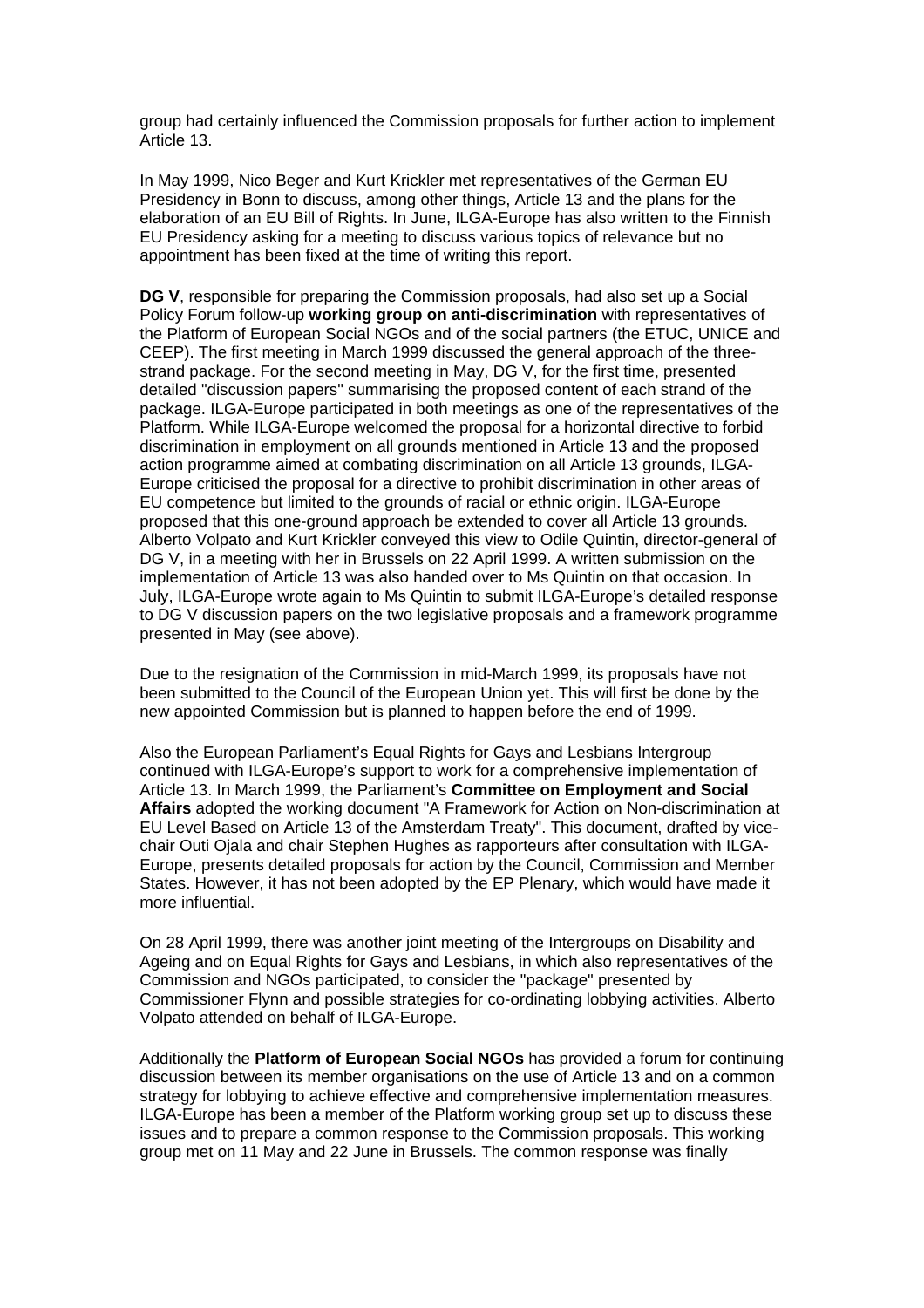adopted in the Platform's steering group meeting on 20 September and will be finalised and submitted to DG V in October 1999.

## **D2. Other co-operation with DG V**

As a member of the Platform of European Social NGOs, ILGA-Europe has been involved in a series of other meetings organised by DG V in Brussels. On 6 and 7 May, ILGA-Europe attended the Round-Table-Conference *Towards a Europe for all: How should the Community support Member States to promote social inclusion?*, on 18 May a *Briefing on Funding Issues for Members of the Platform,* and on 28 May a *Meeting to discuss preparatory actions for the implementation of Article 13 on non-discrimination*. The latter was a kind of consultation and orientation of Platform members with regard to the preparation of a call for proposals related to the preparatory measures to the framework programme to combat discrimination (one of the three Article 13 proposals of the Commission, see item D1). This call was released in summer 1999, and ILGA-Europe made a joint project application together with *UNITED for Intercultural Action* and *Mobility International* under this call for proposals (see below item D6).

On 2 June 1999, ILGA-Europe attended a one-day meeting between DG V and the Platform of European Social NGOs to discuss current topics in the co-operation. This kind of meeting is supposed to become a regular half-yearly meeting.

On 9 September 1999, DG V organised a seminar for representatives of organisations that had carried out projects funded by the Commission under certain budget-lines dealing with social exclusion and civil dialogue in 1997/98. Since ILGA-Europe had carried out such a project *Equality for Lesbians and Gay Men* (see item D4) , Pierre Noël and Kurt Krickler attended this meeting, too.

All these meetings helped establish ILGA-Europe as the European gay and lesbian lobby at EU level and to strengthen its status as an NGO that is doing reliable and continuous work in Brussels.

## **D3. Other activities at European Commission level**

While DG V, responsible for social affairs, is the obvious partner and counterpart of ILGA-Europe, there are nevertheless other DGs that are relevant in the work of ILGA-Europe. For instance, it was DG X that selected a project proposal of ILGA-Europe for funding (see item D5) it was the second project for which ILGA-Europe has received funding from the EU Commission.

In January 1999, ILGA-Europe was awarded "consultative status towards the Information Society Forum for all questions related to the treatment of lesbians and gays (ie: sexual orientation-based discrimination) in the context of the Information Society". The Information Society Forum is a consultative body to the DG XIII dealing with all issues relevant for the "information society". ILGA-Europe had lobbied for becoming an official member of the Society (and met with a representative of DG XIII in Vienna on 17 November 1998), but no decision has yet been made in this respect.

ILGA-Europe has also asked the Commission to take on the honorary patronage of the 21<sup>st</sup> ILGA European conference in Pisa, Italy, in October 1999. While the Commission did not react to this request at the time of writing this report, it decided that Mr Rosendo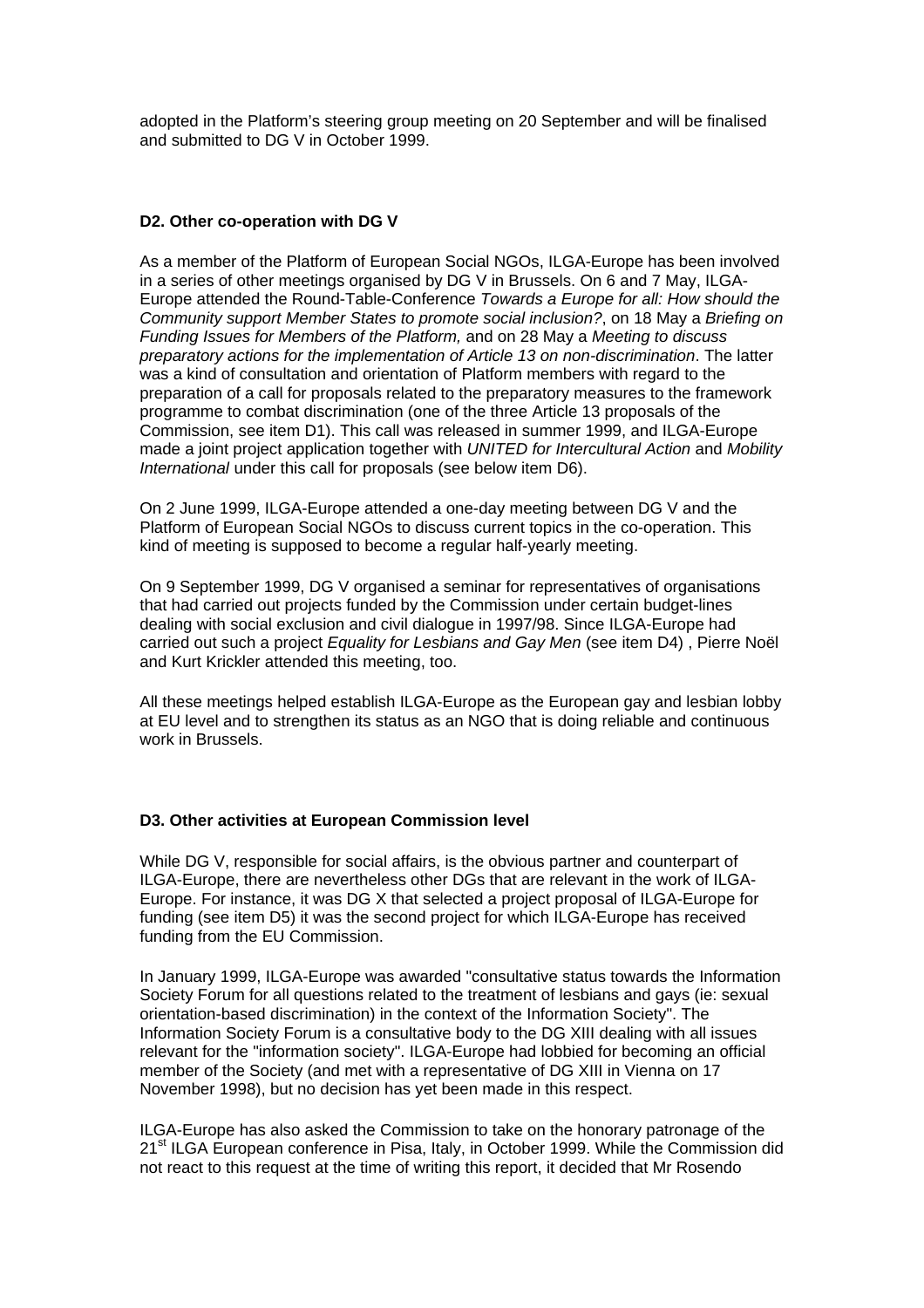González Dorrego, head of DG V Unit D/2, will address the conference on behalf of DG V's acting deputy director-general, Ms Odile Quintin.

On 27 April 1999, ILGA-Europe attended the European Forum *A European Charter of Fundamental Rights Contribution to a Common Identity,* organised under the German EU Presidency by the German Federal Ministry of Justice and the Representation of the Commission in Germany. At this seminar in Cologne, the report of the expert group on fundamental rights, led by Professor Simitis, *Affirming Fundamental Rights in the European Union: Time to Act*, was presented. This expert group had been appointed by the Commission to examine the fundamental rights under the Treaties after Amsterdam, and the possible inclusion of a Bill of Rights in the next Treaty revision. The report makes specific recommendations for the inclusion of guaranteed rights, including the right of non-discrimination on the grounds of sexual orientation. The European Union, at its Cologne summit in June 1999, has decided to start the process of drawing up a draft for such a Charter to be debated during the next intergovernmental conference scheduled for 2000. The text of this Charter is to be considered at the European Council meeting in Paris in December 2000, where it will be decided whether, and if so, how the Charter would be incorporated in the Treaties. Lobbying for the inclusion of a non-discrimination clause covering explicitly sexual orientation in such a Charter must be a priority for ILGA-Europe in the next year (see also *Euro-Letter* # 71, June 1999).

## **D4.** *Equality For Lesbians And Gay Men* **Project**

The first European Commission funded project of ILGA-Europe was successfully concluded shortly after the Linz conference, in November 1998. The project was also presented in detail in the Board Report 97/98 (item D2). The project was funded under EU budget-line B3-4101 ("measures to promote co-operation with charitable associations, non-governmental organisa-tions and associations dealing with the interests of the elderly"), administered by DG V.

The initial objectives of the project were the following:

a) to develop and strengthen links and dialogue between ILGA-Europe and other nongovernmental organisations working on social and human rights issues at a European level;

b) to produce a report on the legal and social situation of lesbians and gay men in all member states of the European Union, outlining examples of progressive legislation and policies as well as existing discrimination;

c) to promote the exchange of information and experience between lesbian and gay organisations in the Member States and the development of good practice.

All these objectives were successfully achieved.

The project consisted of two parts:

1. the publication of a report on the legal and social situation of lesbians and gay men in all EU Member States; this report, entitled *Equality For Lesbians And Gay Men A Relevant Issue In The Civil And Social Dialogue*, contains 15 country reports but also a chapter on recent developments in EU law and policy on sexual orientation discrimination, and a general contribution tackling various issues relevant in the civil and social dialogue such as youth, age, children and families, employment, poverty and economy, housing, disabled people, racism, migrants and asylum. The report also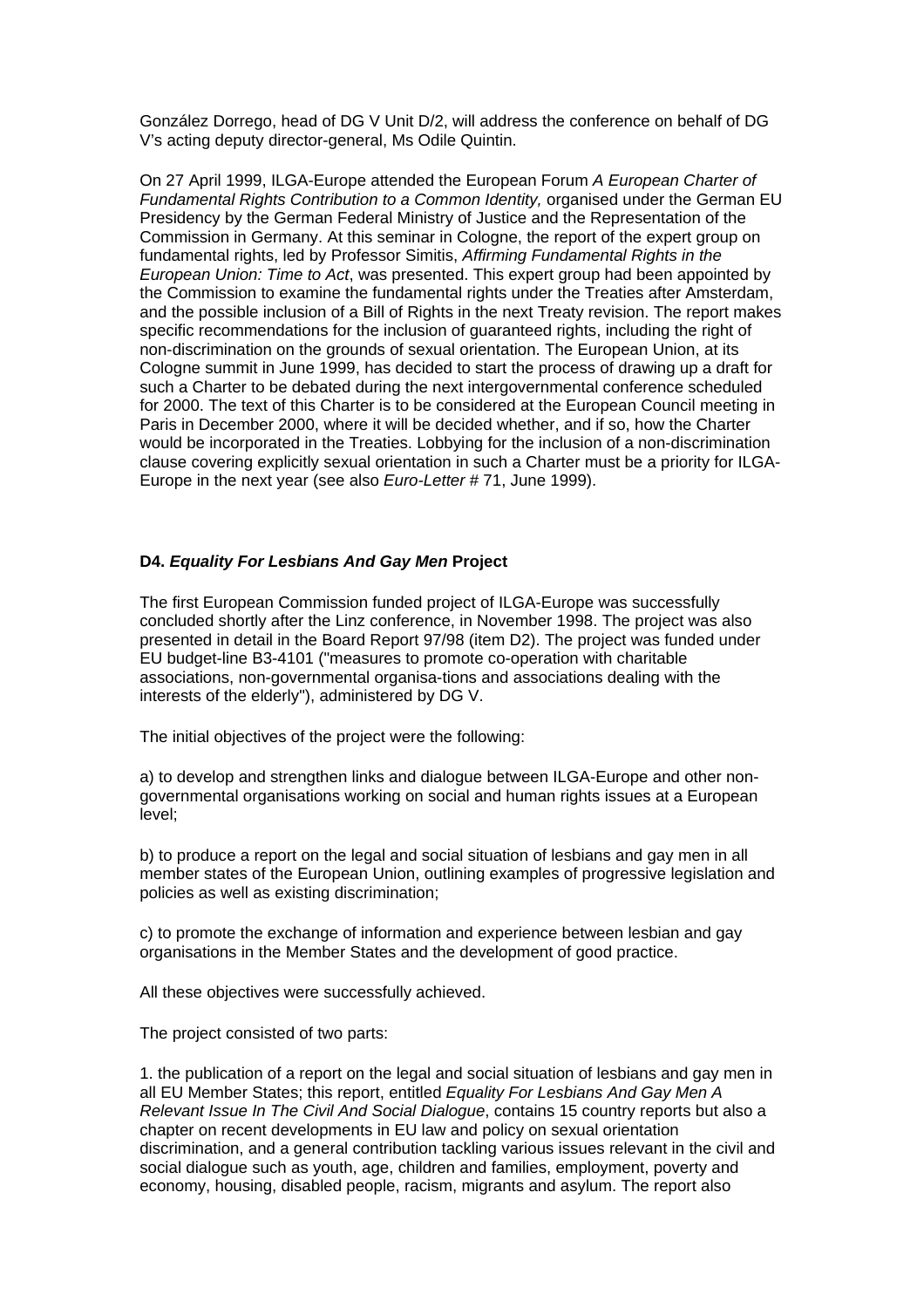formulates a range of recommendations directed both at other NGOs, the social partners, the Member States and the European Union.

The report was printed, as part of the project, in three languages: English (2,500 copies), German (500) and French (500). Additionally, Spanish ILGA member *Fundación Triángulo* produced a Spanish translation of the report and received funding from Spanish regional authorities to print the Spanish version. The report has been made available in all four languages at the web-site of ILGA-Europe;

2. the organisation of two one-day meetings with representatives of other European social and human rights NGOs to provide information about gay and lesbian concerns to those NGOs, to discuss issues of common interest, to build up and increase co-operation and to form stronger alliances between them and ILGA-Europe. These two meetings were held in Brussels on 25 May and 30 November 1998. Although the attendance at these meetings was not as high as ILGA-Europe had expected and would have liked to be, the workshops were very constructive and useful. Both workshops were attended by fourteen participants from a wide range of NGOs such as the European Women's Lobby, the International Planned Parenthood Federation, Eurolink Age, European Disability Forum, Youth Forum, European Social Action Network, Forum Permanente de la Société civile, Solidar, European Human Rights Foundation, as well as the European Trade Union Confederation.

The European Commission funded 60 % of the project, i. e. 35,621 euros, ILGA member *HOSI Wien* raised 5,085 euros from Austrian government agencies, the various authors of the report contributed altogether 16,600 euros in kind. Donations of more than 2,000 euros from various ILGA members completed the project budget. The accounts of the project have been sent out with the second mailing for the Pisa conference and are available at ILGA-Europe's web-site.

#### **D5.** *After Amsterdam* **Project**

As already mentioned in the Board Report 97/98 (item D3), ILGA-Europe submitted another project application in June 1998, this time under the DG X administered "Information Programme for European Citizens (PRINCE) Building Europe Together". In December 1998 the project was selected, it will be granted financial assistance of up to 35.585 euros (50 % of the total project costs). This project is part of the ILGA-Europe follow-up work on Article 13 (see Board Report 97/98, item D4, and above item D1).

Again, this project consists of two parts:

the publication of a Guide to the Amsterdam Treaty with regard to sexual orientation discrimination in four languages: English (5,000 copies), French, German and Spanish (1,000 copies each);

a seminar *The Treaty of Amsterdam New Opportunities for Protection from Sexual Orientation Discrimination under Article 13* to which one lesbian and one gay activist, leader and/or journalist from each of the 15 EU member states and 11 candidate countries were invited to attend.

This project is being completed at the time of writing this report. The Guide entitled "After Amsterdam: Sexual Orientation and the European Union" has been published in all four languages and is now available both in print and at ILGA-Europe's web-site. The Guide was written by experts Sejal Parmar, Mark Bell and Kees Waaldijk and board members Jackie Lewis, Kurt Krickler and Alberto Volpato.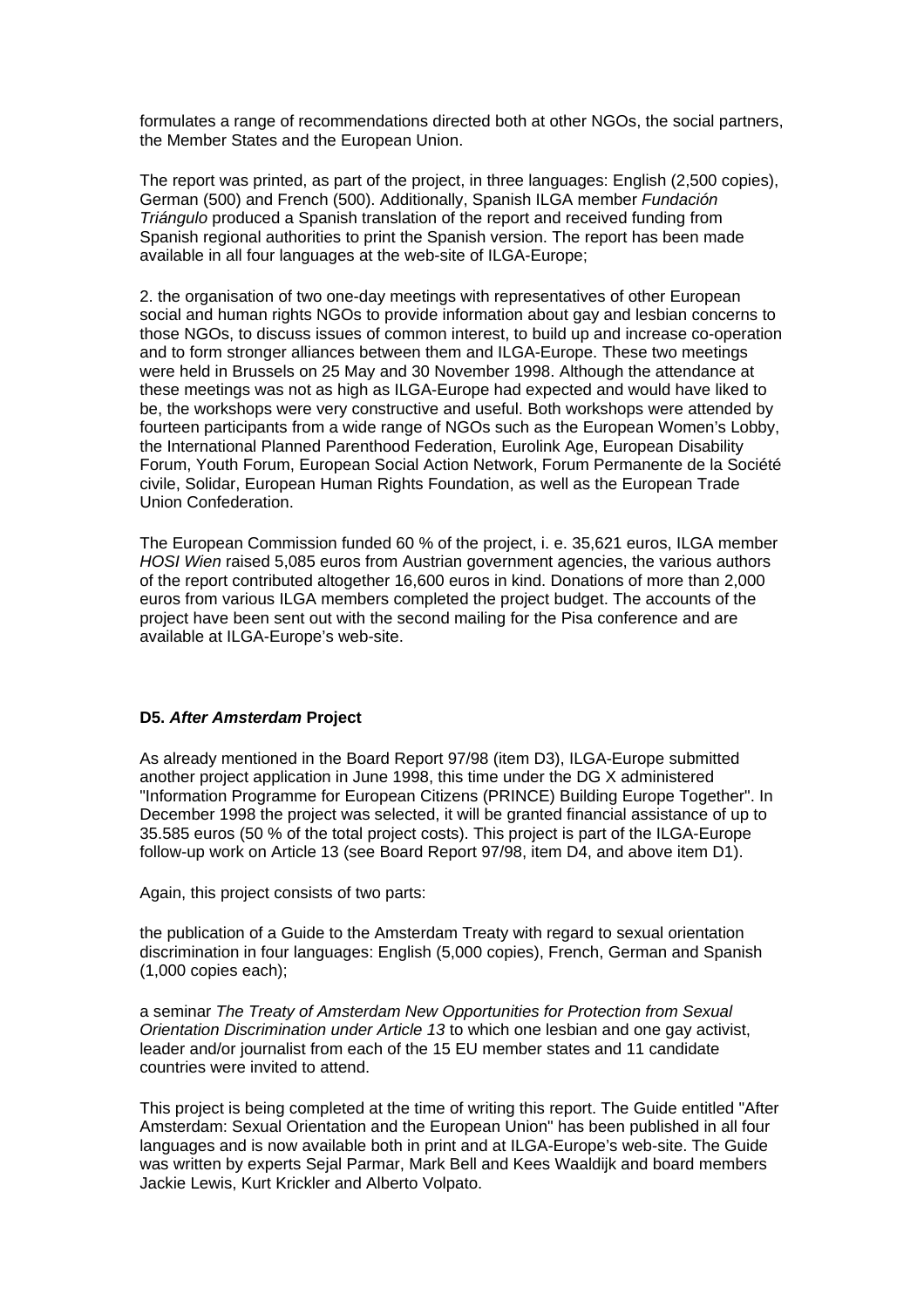Article 13 ends any doubt about whether the Community has the legal competence to adopt legislation and policies to address discrimination on the grounds listed within it. The debate is now about what action can and should be taken. ILGA-Europe has therefore produced this guide as a contribution to that discussion and to promoting wider participation in it. Main topics covered by the guide include: What does Article 13 mean? What are the implications of the new Treaty? What opportunities does it offer for concrete action on discrimination?

The guide contains a number of chapters. They provide information on the background to the Amsterdam Treaty, introduce some of the key changes it makes, explore the scope and limitations of the anti-discrimination clause and the other new provisions relating more generally to human rights, and examine the potential for measures to address sexual orientation discrimination in various EU policy areas. Other chapters provide information on obtaining documents to assist in lobbying, outline developments since Amsterdam, and set out ILGA-Europe's recommendations for action under the current Treaty framework. As preparations for the next Treaty revision negotiations are already being made, the guide also includes proposals for further changes to promote equality and human rights.

The one and half-day seminar was scheduled to take place in Vienna on 2-3 October 1999 and gather around 50 people discussing the new opportunities offered by the Treaty of Amsterdam and new strategies to use these new possibilities in the fight against sexual orientation discrimination.

The accounts of the project have not been finalised, thus the final financial support of the Commission has not been established yet. *HOSI Wien* raised again funding for this project from Austrian government sources, amounting altogether to 16,715 euros, and took on the practical organisation of the seminar. Financial contributions were also received from the Danish *Pan-Fonden* and *UNISON,* the public sector trade union in the United Kingdom, and from the following ILGA members that became project partners: *HOSI Wien, LBL, ÉGALITÉ, SETA, LSVD, Fundación Triángulo, RFSL, Stonewall.*

## **D6. New project application**

In September 1999, ILGA-Europe has joined, together with *Mobility International,* a project application under the EU Commission's call for proposal VP/99/016, which *UNITED for Intercultural Action* has submitted as the lead partner. This call for proposal is aimed at "preparatory measures aimed at combating and preventing discrimination in accordance with Article 13 of the Treaty". It is the first call for proposals ever to explicitly include sexual orientation discrimination in its setting. Pre-conditions for projects to be selected are that they address more than one ground of discrimination listed in Article 13 and build on transnational partnership. That's why ILGA-Europe chose to co-operate with *UNITED, the European network against nationalism, racism, fascism and in support of migrants and refugees,* and *Mobility International,* a federation of organisations of and for disabled people. The project is called "Stepping Stones and Roadblocks" and shall compare successes and failure factors in action against discrimination of the various grounds. A decision on whether the project is selected is to be expected in November 1999.

#### **D7. Work with the European Parliament**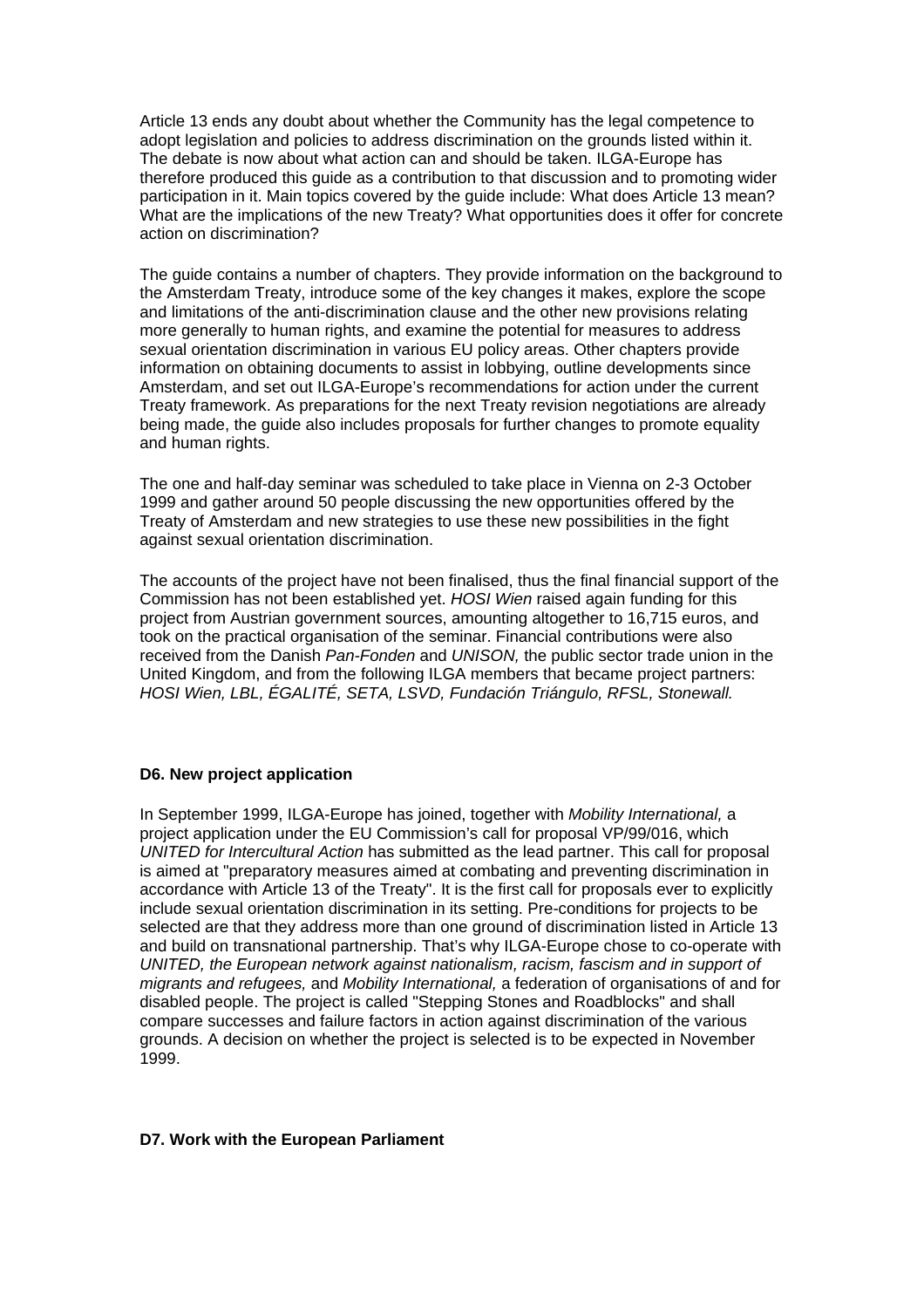ILGA-Europe continued to closely work together with the Equal Rights for Gays and Lesbian Intergroup of the European Parliament. It attended all monthly Intergroup meetings in Strasbourg between November 1998 and May 1999, except from the April meeting. There was, however, no meeting in December, and the May meeting was the last one before the election of the new Parliament. At the time of writing this report, the Intergroup has not yet been re-established.

The implementation of Article 13 (see above item D1) was the main issue debated in the intergroup, the January meeting being completely dedicated to the reports from the Vienna Article 13 conference in December 1998.

Another important issue was discussed in the March meeting which was attended by Commissioner Erkki Liikanen, responsible for personnel: the state of affairs with regard to the recognition and equal treatment of same-sex partnerships of staff members of the European institutions, a matter that was highlighted by the judgment of the EU Court of First Instance in the Sven Englund case, delivered on 28 January 1999 (see item D8 below). Liikanen announced that the Commission would prepare a communication on a revision of the Staff Regulations by the end of April providing for the equal treatment of (Danish, Swedish and Dutch) registered partnership with marriage. However, a couple of days later, the Commission resigned.

ILGA-Europe gave also administrative support to the Intergroup, giving brainstorming input for the programme, writing the minutes of most of the meetings, and doing other secretarial work.

Building upon the intergroup contacts, ILGA-Europe also worked jointly with several political groupings to draft amendments to various EP reports, such as to the Anne-Marie Schaffner report (A4-0468/98) for the Committee on Civil Liberties and Internal Affairs on the respect of human rights in the European Union in 1997. Several of these amendments addressing discrimination of lesbians and gay men were adopted by the EP on 17 December 1998 (see also ILGA-Europe's press release published in *Euro-Letter* # 66, December 1998).

In January, ILGA-Europe contacted MEP Veronica Palm, shadow rapporteur in the Socialist group (PSE) for the De Coene report on youth programmes, highlighting the issue of discrimination against lesbian and gay youth.

In February, ILGA-Europe was again involved in drafting amendments to two reports scheduled for debate and vote in the plenary. The Klaus-Heiner Lehne report (A4- 0045/99) on a draft Convention on rules for the admission of third-country nationals to the Member States dealt with family reunion (and the definition of family members). The Michèle Lindeperg report (A4-0450/98) dealt with harmonisation of forms of protection complementing refugee status in the EU. All amendments referring to the specific situation of lesbians and gay men in the various situations, which were tabled by the European Radical Alliance and the Green Group, were, however, defeated because the majority of the PSE voted against them.

On 24 March, ILGA-Europe participated in the Interparliamentary Conference of the EP Committee on Civil Liberties and Internal Affairs: *Freedom, Security, Justice: An Agenda*  for Europe in Brussels. Kurt Krickler made an oral statement (see Euro-Letter # 69, April 1999). As a follow-up, ILGA-Europe sent copies of its *Equality* report to several MEPs attending this conference.

In May 1999, ILGA-Europe met Alexander Kleinig from the Secretariat of the Parliament's Social Affairs Committee to discuss opportunities of EU funding for ILGA-Europe. This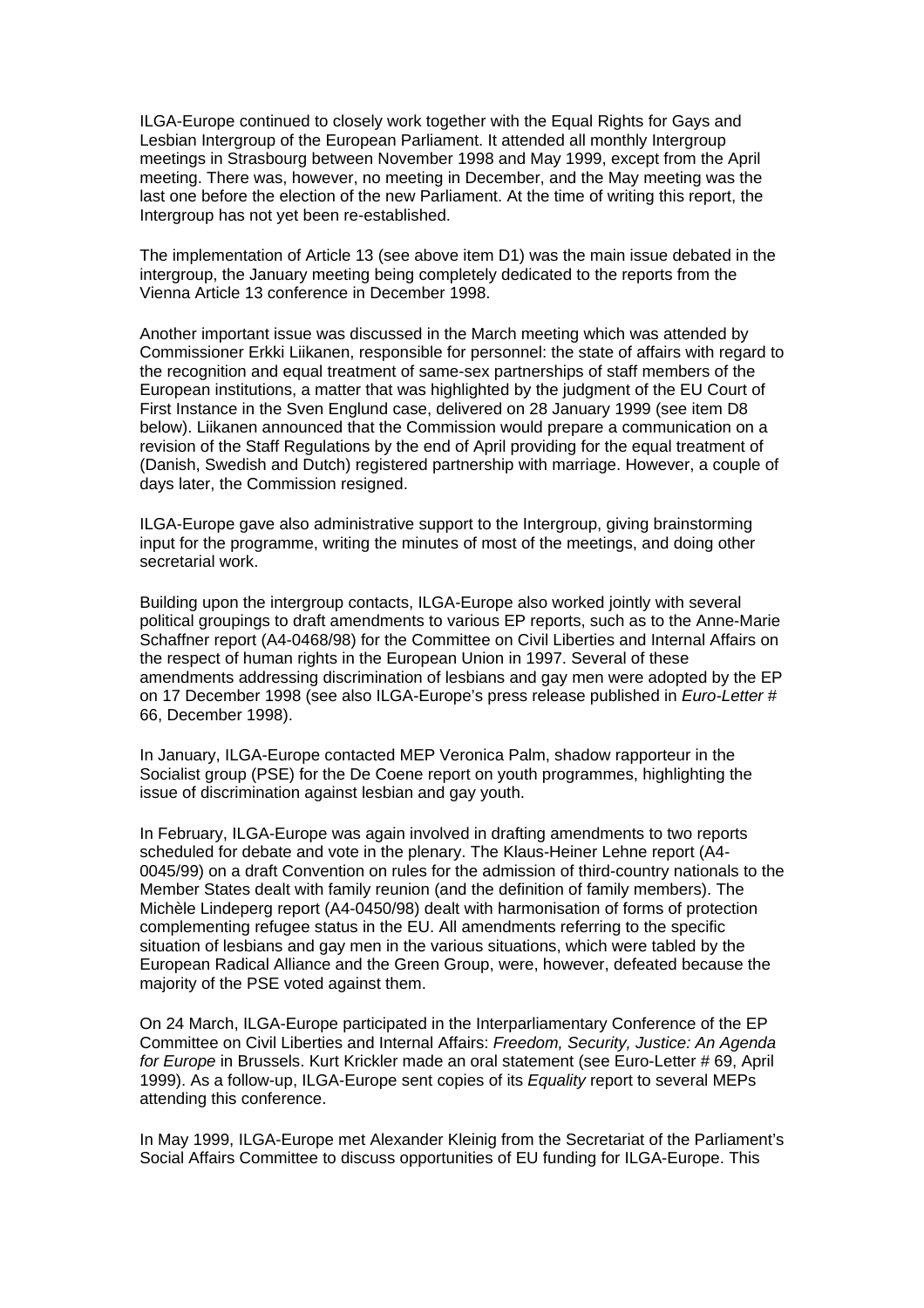issue was also followed-up by Platform activities in August and September 1999 to lobby the new Parliament to include specific budget-lines in the EU budget for 2000.

In August 1999, ILGA-Europe wrote to several members of the new Parliament requesting them to raise the issue of the implementation of Article 13 in the hearings of the designated Commissioners. British Labour MEP Michael Cashman responded to this request and raised the issue in the hearings of Viviane Reding and António Vitorino. He also offered a meeting with ILGA-Europe.

#### **D8. Other activities at European Union level**

In February 1999, ILGA-Europe issued a press release on the judgment of the European Court of First Instance in the Sven Englund case (T-264/97, D. v. Council, see above item D7). The full text of the press release has been published in *Euro-Letter* # 67 (February 1999).

ILGA-Europe has requested to be invited to the Conference of the European Economic and Social Committee (ESC, also referred to as ECOSOC) *The role and contribution of organised civil society in European integration* to be held in Brussels 15-16 October 1999. The ESC is a consultative body made up by employers, workers and various interest groups; it supports the work of the Council and the Commission of the European Union and must be consulted on a wide range of Community policies.

## **E. LOBBYING THE COUNCIL OF EUROPE**

This section marks the first full year of ILGA-Europe's work with the Council of Europe, following the granting of consultative status in 1998. This first year has indeed been an extraordinary one: ILGA-Europe found itself faced with three major, indeed perhaps even historic, issues. A factual description of these events is given in separate sections below. Some general observations are as follows:

The first of these issues to hit ILGA-Europe was the discovery that the leading candidate for the position of Secretary-General, Walter Schwimmer, had a bad record on lesbian and gay rights in his national Parliament. ILGA-Europe was faced with an interesting decision: should it make a stand of principle and campaign against his election, taking the risk that the candidate in question would be elected despite these efforts, and then, thoroughly antagonised, use his influence to frustrate progress in the LGBT rights over the next five years? Or should ILGA-Europe simply ignore his past record, and hope that it would not be repeated in his new job? At the Linz conference, ILGA-Europe chose the former, and the result was one of the most hotly contested election campaigns in the history of the Council of Europe, with Walter Schwimmer, who at the start had been assured of a big majority, winning by just two votes.

It taught us many things about the Council of Europe: the extent to which the self-interest of political groupings and individuals can conflict with the basic human rights objectives of the Parliamentary Assembly; the fact that even many of our supporters have difficulty in bringing themselves to treat our rights as seriously as the rights of other groups in society; and that, amongst the self-interest and cynicism, there are some parliamentarians willing to make extraordinary efforts in support of human rights, including our human rights. It also taught us about our own strength: the combination of lesbian and gay organisations willing to campaign at the national level, with co-ordination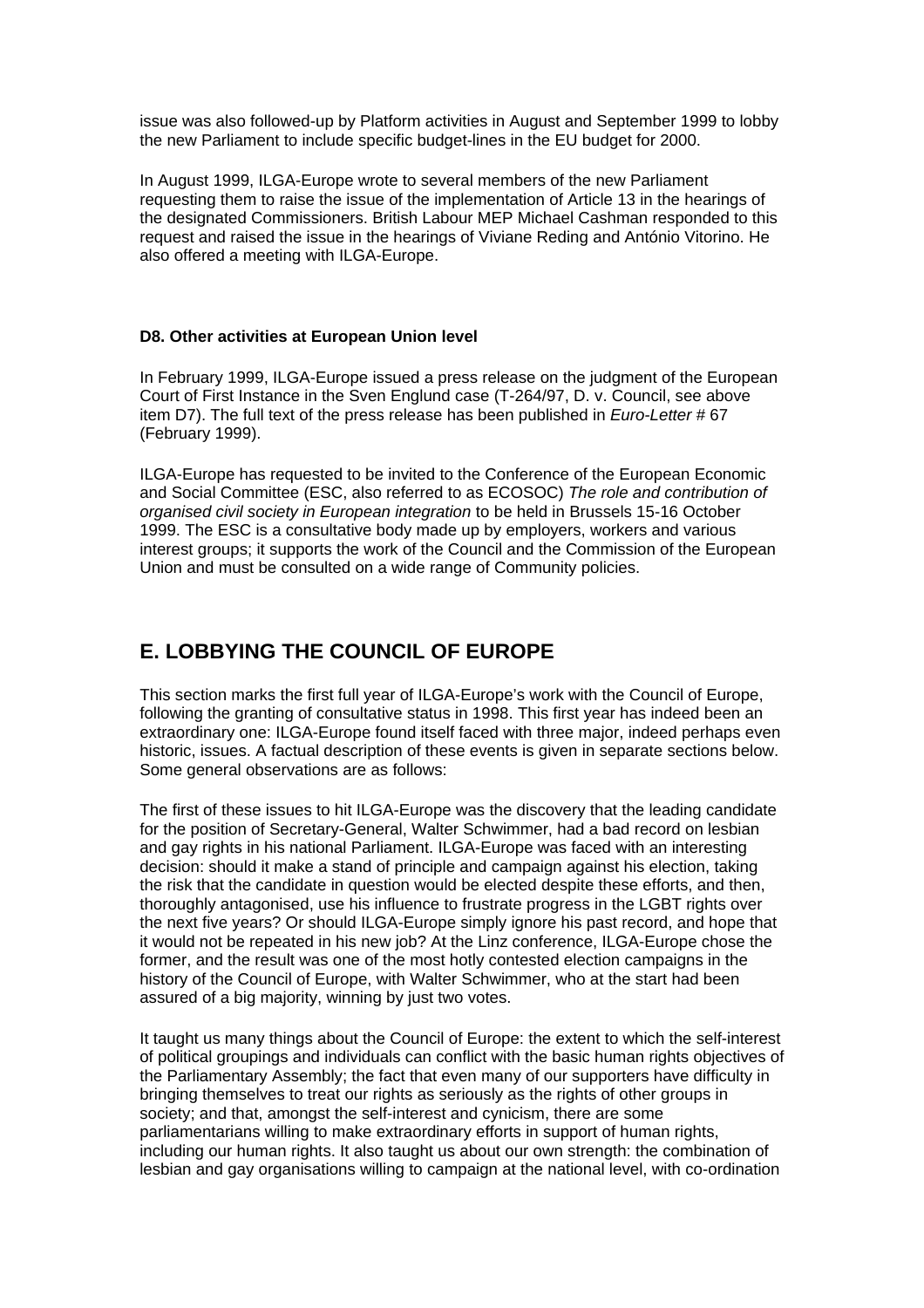at the European level, is very powerful. Indeed, we were complimented on the effectiveness of the campaign by parliamentarians from several different countries. This was genuinely the achievement of a united international movement.

Only time will enable us to assess all the positive and negative consequences of this campaign. But there are two immediate obvious benefits: it is unlikely that any country will again propose a candidate for the position of Secretary-General who has a demonstrably bad record on LGBT rights; and, from a narrower perspective, there can be few people at the Council of Europe who are not familiar with ILGA-Europe.

The second important issue was the discovery that the Committee of Ministers was in the process of broadening the anti-discrimination article of the European Convention on Human Rights. This article had not been changed in the nearly 50 years existence of the convention. An opportunity had arisen to argue for the inclusion of sexual orientation and gender identity in this article which might not arise again for decades.

Perhaps the main learning point for us was the difficulty of having any influence whatsoever on developments that take place in the many intergovernmental committees that report to the Committee of Ministers. The proceedings of these committees are secret, and only the slightest details are ever published. By the time anything substantive is published, it is too late to have any influence. To find out about important developments requires continuous scanning of the Council of Europe web-site for clues, followed up by close questioning of contacts at Strasbourg. It is disappointing to find that, in an organisation dedicated to human rights, freedom of information is a totally alien concept.

The third important event, still in the early stages, is the proposal within the Parliamentary Assembly to prepare a Report and Recommendation on discrimination against lesbians and gays. Again, this is an historic opportunity: There has been only one such project before, and that nearly 20 years ago. We cannot expect another such opportunity for many years.

At the end of our first full year of involvement with the Council of Europe, one conclusion stands out very clearly: in the long term the European Court of Human Rights is by far the most effective of the various institutions at the Council of Europe for promoting change. We will need to be creative in developing Europe-wide strategies to make individuals and organisations aware of the possibilities, and to encourage them to take cases.

## **E1. Parliamentary Assembly**

## **(i) Proposed Report and Recommendation on the situation of lesbian/gay couples with regard to asylum and migration**

In 1997 an Austrian parliamentarian, Ms Irmtraut Karlsson, tabled a motion for a resolution on the situation of lesbian/gay couples with regard to asylum and migration. It is hoped that in due course this will lead to a Recommendation by the Parliamentary Assembly supporting the recognition of sexual orientation as a ground for asylum, and of the right of bi-national lesbian and gay couples to live together. ILGA-Europe and its member organisations collected the information on the situation in different countries in Europe for the Report.

## **(ii) Proposed Report and Recommendation on discrimination against lesbian, gay and bisexual people in Europe**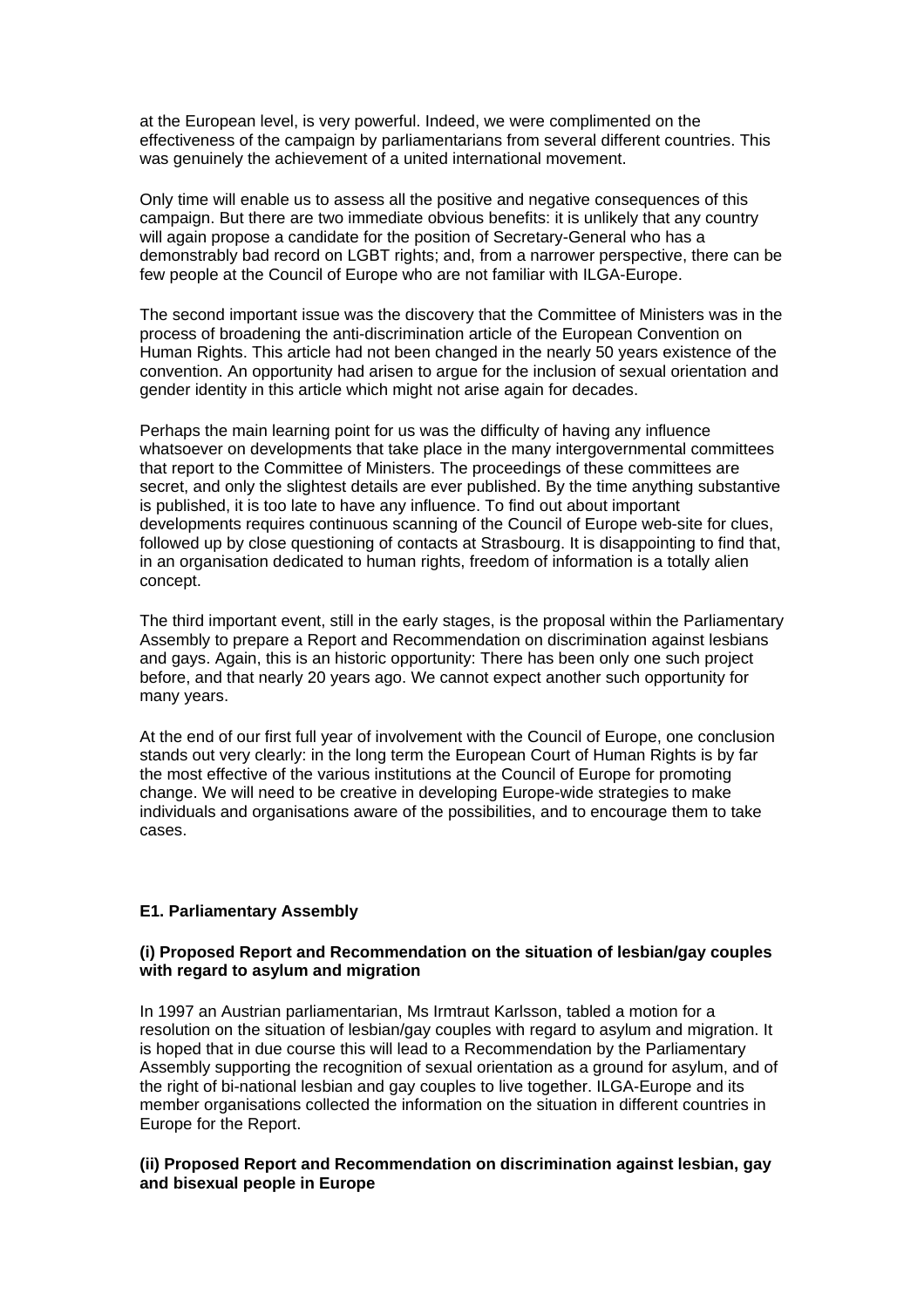In January 1999 Ms Irmtraut Karlsson tabled a motion for a resolution which called for the Parliamentary Assembly to prepare a Report on discrimination against lesbians and gays in Europe, and to make recommendations to counter such discrimination. At the June session of the Parliamentary Assembly a Spanish parliamentarian, Ms Carmen Calleja, was appointed as rapporteur for the Legal Affairs and Human Rights Committee of the Assembly. ILGA-Europe is assisting Ms Calleja with the preparation of the Report, and with the organisation of a hearing before the Assembly's Sub-Committee on Human Rights, to take place in Paris on 14 October 1999.

It is expected that the Report and Recommendations will be debated during the January 2000 session of the Parliamentary Assembly. ILGA-Europe hopes that the Parliamentary Assembly will pass recommendations that are strongly supportive of the rights of lesbians, gays and bisexuals.

This is likely to be a landmark event, it being only the second time in the history of the Council of Europe that the Parliamentary Assembly will address the broad issue of sexual orientation discrimination. The previous occasion, in 1981, produced the historic Recommendation 924 (1981) "On discrimination against homosexuals".

## **(iii) Applicants for membership of the Council of Europe**

In January 1999 the Parliamentary Assembly debated, and voted in favour of, the accession of Georgia to the Council of Europe. Before the debate ILGA-Europe discussed with the rapporteur for the Assembly on Georgia's accession (a British parliamentarian, Terry Davis) whether he had checked that Georgia's ban on gay male relationships had been lifted. He was not aware of this as an issue, and had not therefore checked it. It was too late to take action. Subsequent research indicated that the ban on gay male relationships in Georgia had not yet been lifted. However, a draft penal code was progressing through the Georgian Parliament. It finally passed in July 1999 and eliminated all discrimination based on sexual orientation.

Of the three other countries currently applying for membership of the Council of Europe, Armenia, Azerbaijan and Bosnia-Herzegovina have laws which make gay male relationships illegal (the latter only in the territorial entity of Republika Srpska). ILGA-Europe has drawn this to the attention of the rapporteurs for each country. Armenia and Bosnia-Herzegovina both have new draft penal codes which, if implemented, will eliminate the ban on gay male relationships. The position in respect of Azerbaijan is not clear. In 1999 ILGA received a message from a gay man in Azerbaijan complaining of significant levels of harassment and extortion by the police.

#### **(iv) Election of a new Secretary-General of the Council of Europe by the Parliamentary Assembly**

ILGA-Europe's actions with regard to the election for the position of Secretary-General were governed by the principle that a demonstrable commitment to the promotion and implementation of the Council of Europe's human rights standards should be an essential criterion for the acceptability of any candidate, and that a record of opposition to such standards should serve to disqualify a candidate.

In the summer of 1998 ILGA-Europe became aware that an Austrian candidate for the position of Secretary-General, Walter Schwimmer, had, in his own Parliament, opposed the implementation of the human rights standards of the Council of Europe with regard to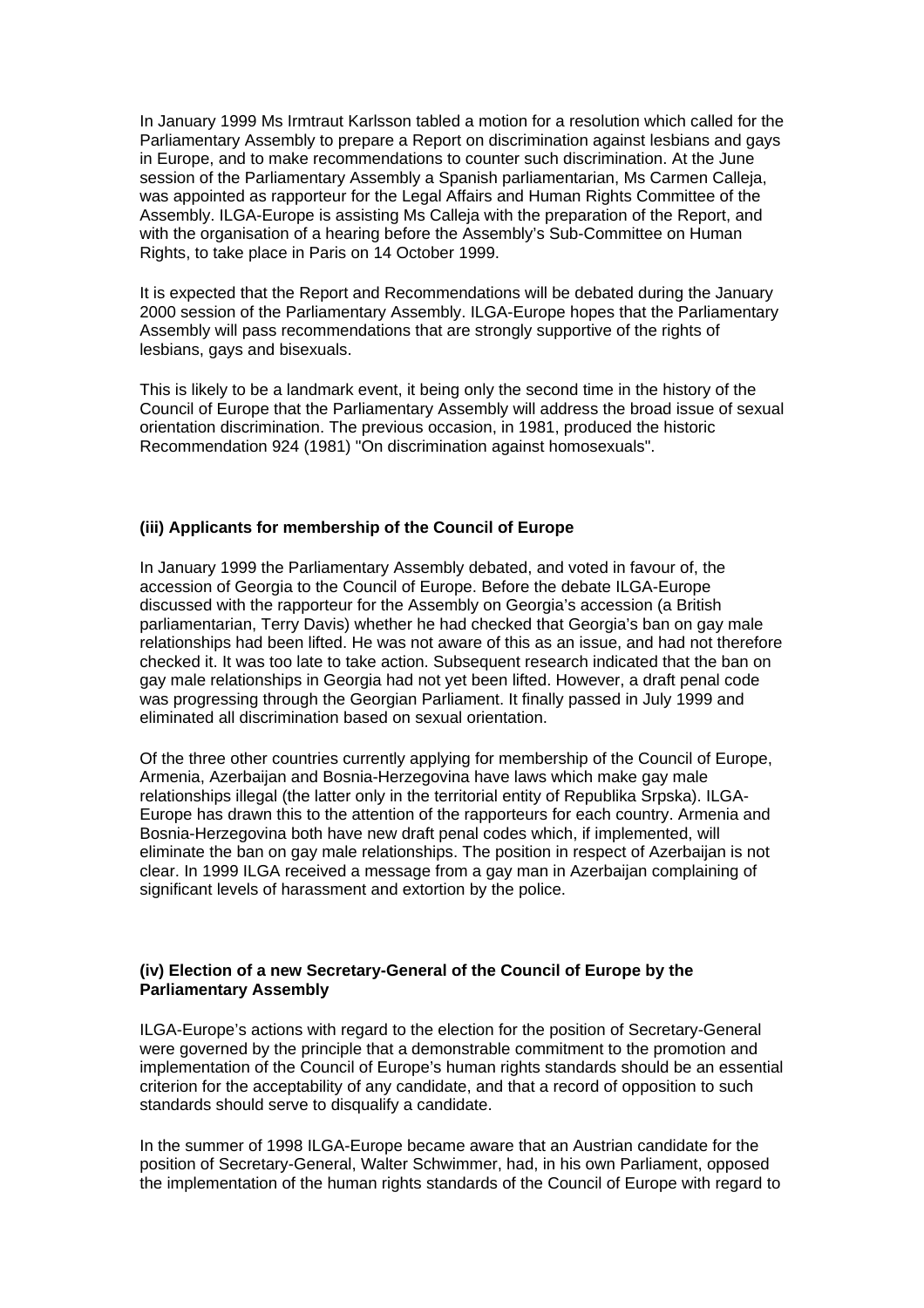various aspects of sexual orientation discrimination. Walter Schwimmer had the support both of his own party in the Assembly (the right of centre European People's Party) and of the Liberal Group. This support meant that he was more or less assured a majority of 50 or so votes out of the 290 votes in the Assembly.

Between October 1998 and April 1999 ILGA-Europe and its member organisations in many countries across Europe lobbied Delegates to the Parliamentary Assembly and members of the Committee of Ministers in an effort to have Schwimmer's candidacy withdrawn. A key focus for ILGA-Europe's lobbying was the Liberal Group: if they could be persuaded to withdraw their support for Schwimmer, then his majority would disappear. At meetings in January and again in April they refused to withdraw their support for Schwimmer. In June, on the eve of the election, the Liberal Group finally decided to allow its members to vote according to their conscience. Schwimmer was elected, but by only two votes.

Before the election ILGA-Europe sent a questionnaire to all three candidates in an attempt to assess to what extent they would support LGBT rights if elected. All three, including Walter Schwimmer, responded positively. ILGA-Europe publicly welcomed his commitment to opposing discrimination, and now looks forward to this commitment being translated into positive actions.

## **E2. Committee of Ministers**

#### **(i) "Broadening" of the anti-discrimination powers (Article 14) of the European Convention on Human Rights**

Article 14 is much weaker than the equivalent clause in many other human rights laws because it does not guarantee protection from discrimination in itself it merely provides protection from discrimination in "the enjoyment of the other rights and freedoms set forth" in the Convention (e. g., the right to privacy, to family life, to freedom of expression, association, etc). From the point of view of LGBT people, it is further weakened because it makes no specific reference to sexual orientation, nor to transgender status, so that it has to be argued that these fall within a catch-all category, "other status".

In March 1998 the Committee of Ministers of the Council of Europe issued instructions that an amendment be developed which would broaden Article 14, so that freedom from discrimination becomes a separate right under the Convention. Behind this move was the concern that the Convention needed to give greater protection against racial and gender discrimination.

If implemented, the proposed amendment of Article 14 would represent the first change to this Article, and also one of the most significant changes to the Convention as a whole, in it's fifty years' existence. ILGA-Europe saw this as a rare opportunity to argue for the express inclusion in the list of prohibited grounds of sexual orientation and gender identity. Submissions to the Council of Europe were prepared on behalf of ILGA-Europe by Dr Robert Wintemute and Dr Stephen Whittle respectively. ILGA member organisations in many European countries also lobbied their Foreign Ministries.

In August 1999 the Committee of Ministers published its preferred version of the new draft Protocol 12 broadening the powers of Article 14. Although there was no reference to either sexual orientation or gender identity, the Explanatory Report did explain why sexual orientation, together with age and disability, had not been added to the list of grounds. The existence of this explanation, although less than proposed by ILGA-Europe, is certainly an advance.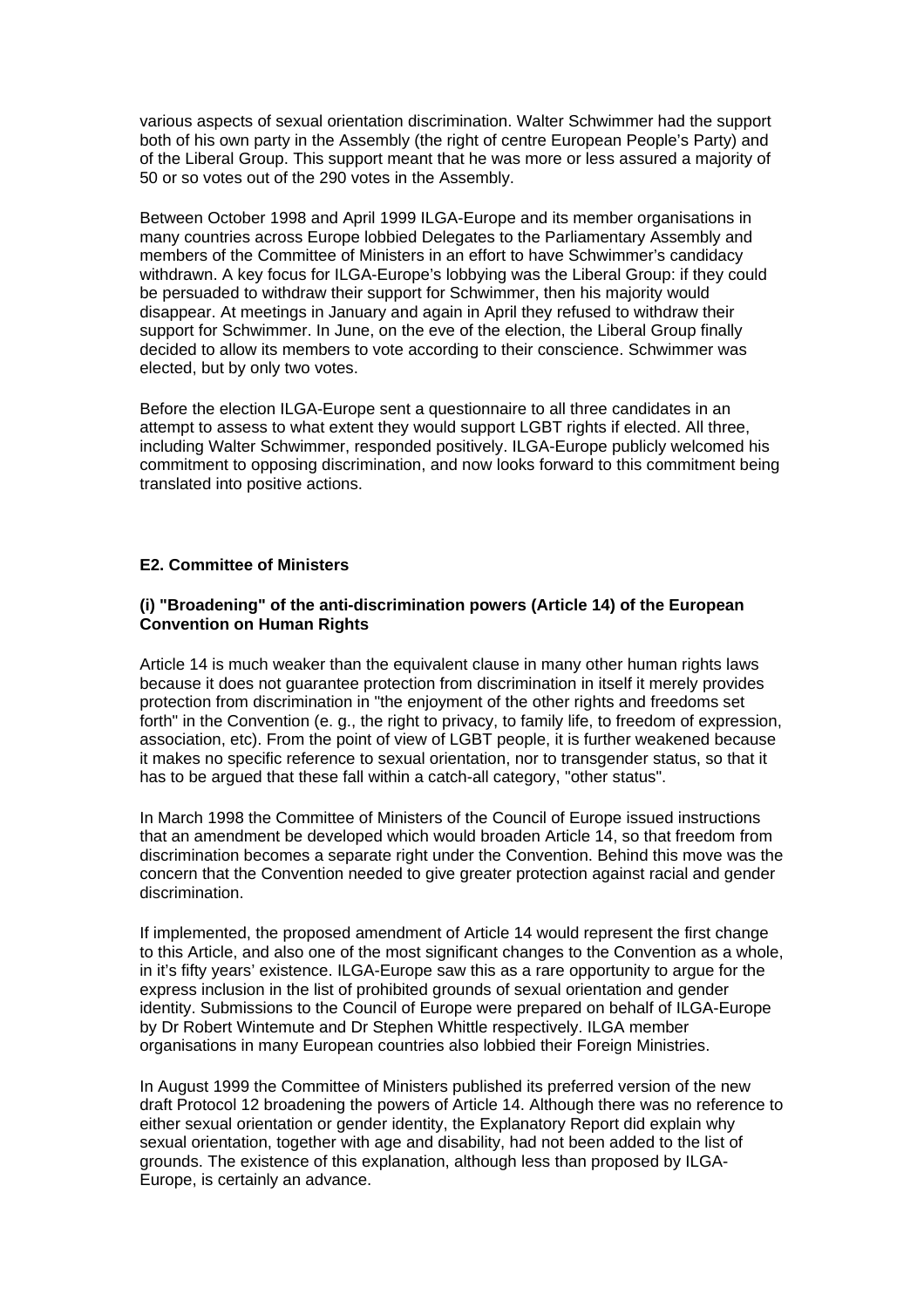The next stage in the development of the draft Protocol is for the Parliamentary Assembly to give its Opinion. ILGA-Europe will work to have that Opinion recommend the express inclusion of sexual orientation and gender identity.

## **(ii) Cyprus**

In May 1998 the Cyprus Parliament repealed the complete ban on male homosexuality, but replaced it with laws that remained profoundly discriminatory. The Committee of Ministers has been considering ever since whether the new laws discharge Cyprus' obligations in respect of the judgment of the European Court of Human Rights in the Modinos case. After more than a year it appears still not to have reached a conclusion. If it decides in the affirmative, then the only course of action open to Cypriot lesbians and gays will be to take a further case under the European Convention.

## **E3. European Convention on Human Rights**

## **(i) Proposed joint Council of Europe/ILGA-Europe events in celebration of the 50th anniversary of the promulgation of the European Convention on Human Rights.**

The Council of Europe is seeking to celebrate the 50th anniversary of the European Convention through a series of events organised jointly by the Council of Europe and NGOs, and has invited NGOs to propose such events. ILGA-Europe has proposed two linked events: a seminar on "How to take a sexual orientation/gender identity discrimination case under the European Convention" for people from countries in Central, Eastern and Southern Europe, to take place in Bucharest immediately before the ILGA-Europe conference in the autumn of 2000; and a series of workshops at the Conference itself on a similar theme.

## **E4. Other activities at the Council of Europe**

## **(i) Participation in the NGO Groupings at the Council of Europe**

ILGA-Europe's delegates have attended meetings of the Human Rights, Gender Equality, Civil society in the new Europe, and Social Rights Groupings. Its delegates also attended the annual Plenary Conference of NGOs in January 1999.

## **(ii) Development of Council of Europe NGO web-site**

Communication presents considerable difficulties for NGOs trying to participate in the Council of Europe's work, particularly for those unable to attend sessions of the NGO Groupings in the quarterly meetings of the Parliamentary Assembly. The Council of Europe web-site currently contains relatively little information aimed at improving the involvement of NGOs. ILGA-Europe has proposed that the Council of Europe develop a separate web site to cover NGO activities, and has made detailed suggestions for the contents of the web-site. It has suggested that a panel of users be established to advise on the development of the site, and has offered to serve on this panel.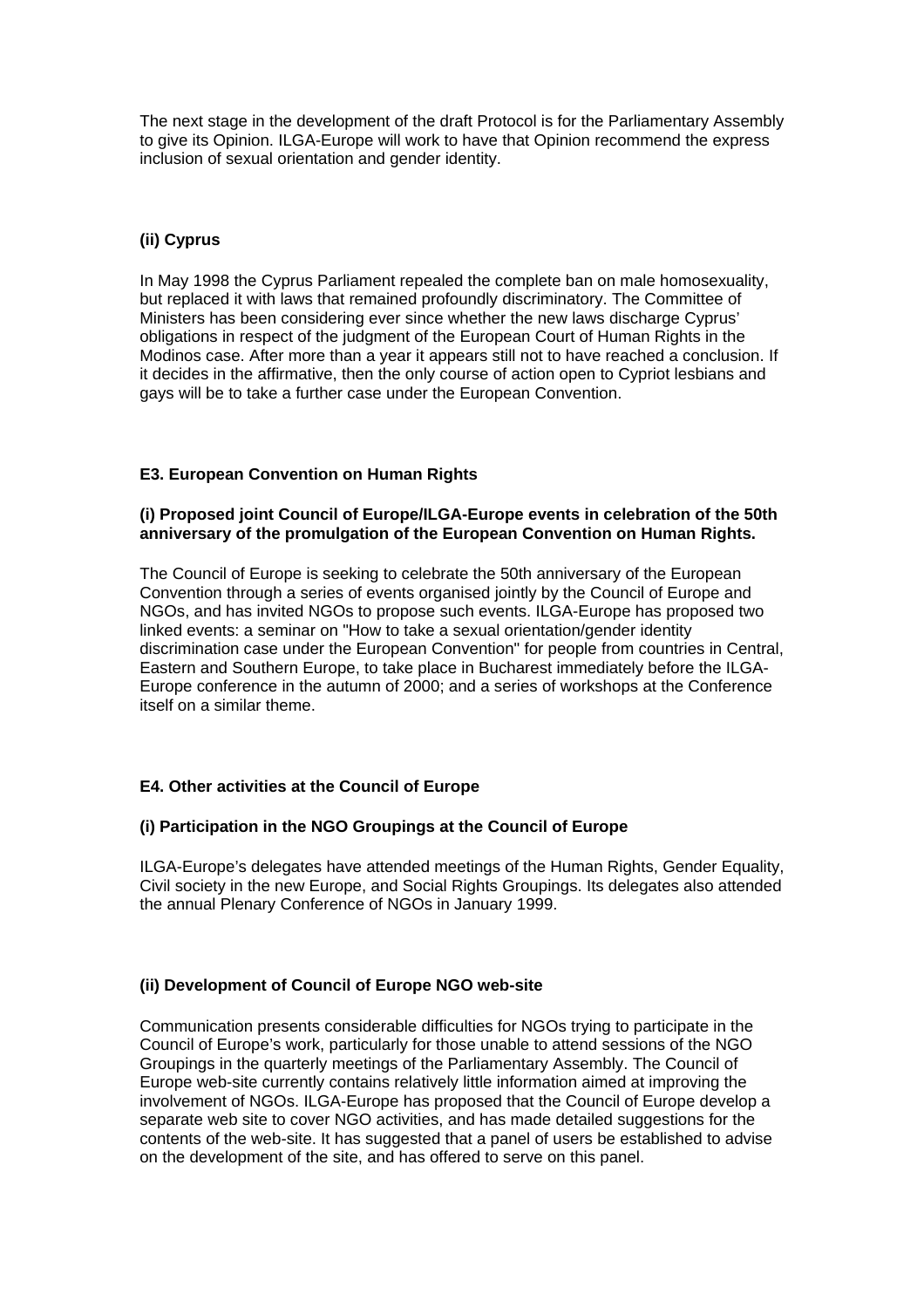ILGA-Europe's representatives in 1998/99 were Nico Beger and Nigel Warner. Kurt Krickler attended the January 1999 session of the Parliamentary Assembly in Nico Beger's absence.

## **F. LOBBYING THE OSCE**

ILGA-Europe continued its lobbying towards the Organization for Security and Cooperation in Europe (OSCE). Kurt Krickler attended the Implementation Meeting on Human Dimension Issues in Warsaw on 30 October 1998 and gave an oral statement under agenda item "Tolerance and Non-discrimination". In advance of the meeting, ILGA-Europe had again written to EU Commissioner Hans van den Broek and the delegations of Austria (holding the EU Presidency at that time) and the Netherlands ("subscribed" to deliver the statement on agenda item "Tolerance and Non-discrimination" on behalf of the EU), see Board Report 97/98, item F. The Netherlands mentioned sexual orientation discrimination again but no further attention was paid to this issue.

ILGA-Europe also participated in the 1999 Review Conference in Vienna. On 28 September, Kurt Krickler gave again an oral statement in the Human Dimension working group under agenda item "Tolerance and Non-discrimination".

# **G. FINANCING AND FUNDRAISING**

The financial situation of ILGA-Europe has not changed fundamentally since the Linz conference. No core funding could be secured that would allow the rent of own premises or employing a person to work for the organisation. ILGA-Europe's main income are donations and the share of the membership fees transferred from ILGA-World. Donations include travel costs covered by the member organisations of board members such as by *LBL* and *UNISON,* private donations to cover travel expenses (such as from Alberto Volpato, and from Nigel Warner who has been financing all Council of Europe work himself), and funds raised at local level the Slovene Soros Foundation covered the costs of Tatjana Greif to travel to board meetings.

In addition to donations to the projects of ILGA-Europe (see above items D4 and D5), donations were also received from the following member organisations: *HOSI Wien, LBL, Pink Cross, RSFL, lglf Köln, IGLHRC* and several individuals.

The voluntary fee introduced in Linz resulted in payments of altogether 667 euros until September 1999.

# **H. CO-OPERATION WITH OTHER NETWORKS**

## **H1. Platform of European Social NGOs**

The membership in the Platform of European Social NGOs has turned out to be crucial for the positive developments and progress ILGA-Europe has made at EU level. ILGA-Europe has become pro-actively involved in Platform activities and has collaborated in various ways, such as in the drafting of the common response on the Commission proposals for implementing Article 13 (see above item D1).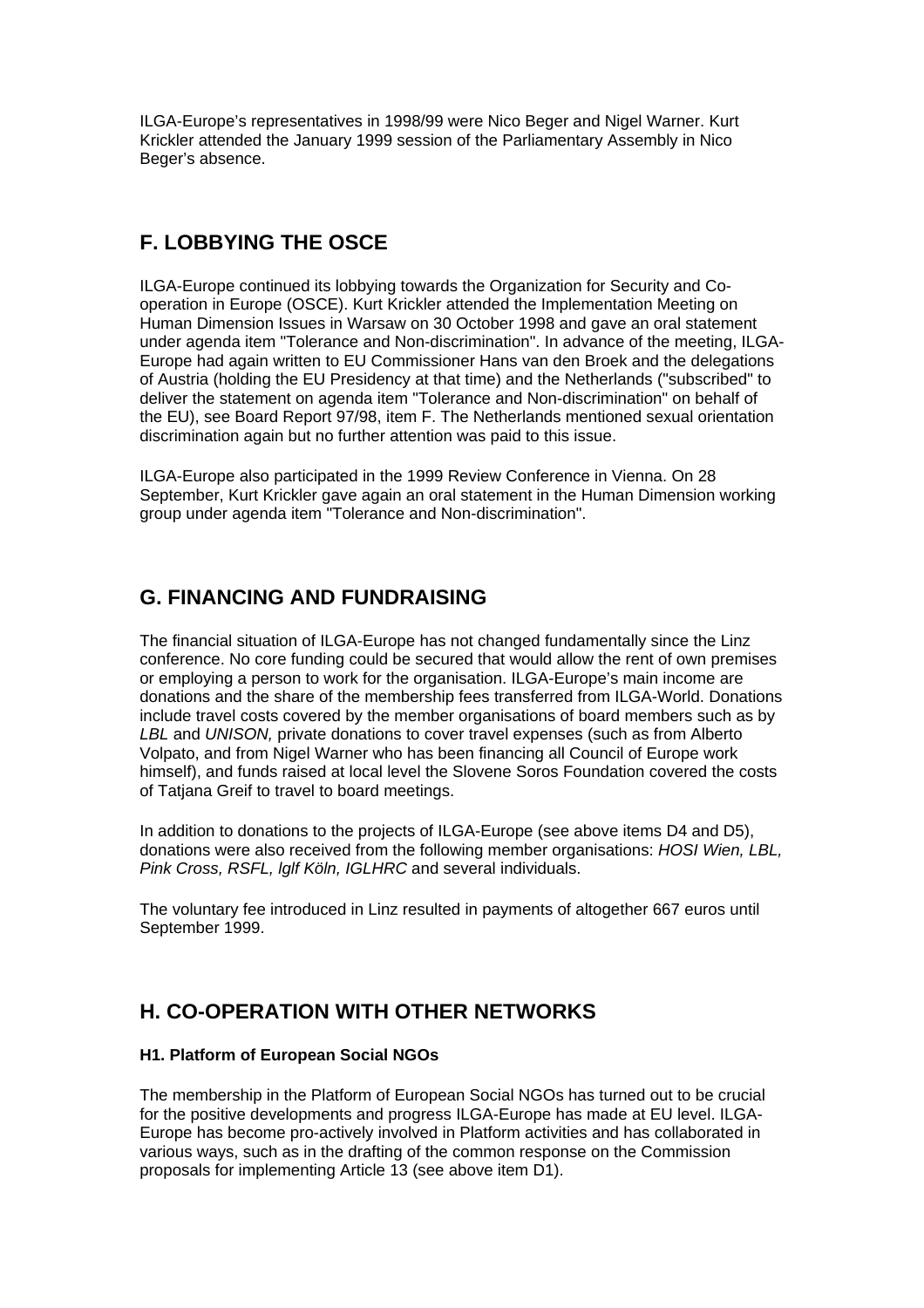Jackie Lewis attended the Platform College meeting in March 1999, Kurt Krickler the Platform Steering Group meetings in November, March, May, July, and September 1999, all held in Brussels.

Nico Beger and Kurt Krickler also attended the Platform seminar *Gender Equality and Equal Opportunities for all* in Bonn in May 1999.

#### **H2. The Pink Triangle Coalition**

The involvement of ILGA-Europe in this International Coalition for Co-ordinating Affairs Related to the Nazi Persecution of Gay Men and Lesbians has continued on low scale in the past year. Kurt Krickler participated in two telephone conference calls with other members of the coalition on 27 October 1998 and 3 September 1999. The prospectus with selected projects (see Board Report 97/98, item J2) was finally submitted for funding to the Dutch government by Coalition and ILGA member Pink Cross in Berne.

## **I. OTHER ACTIVITIES**

The information work has continued in the last year. The web-site of ILGA-Europe has been regularly up-dated with press releases, pieces of news and documents produced. Address: http://www.steff.suite.dk/ilgaeur/.

The *Euro-Letter*, published on behalf of ILGA-Europe by the *Gay and Lesbian International Lobby* in Denmark in co-operation with the Danish Lesbian Association for Gays and Lesbians *LBL,* has continued to appear on a monthly basis.

The Board of ILGA-Europe has again changed its collective e-mail address, now being: <ieboard@egroups.com>.

The Board handled again a large amount of correspondence and replied to many requests and inquiries from individuals and groups. For internal communication and decision-making within the Board, hundreds of emails have been sent and received between Board members.

On the occasion of the delivery of the judgment of the European Court of Human Rights in the cases of Lustig-Prean, Beckett, Smith and Grady versus the United Kingdom on 27 September 1999 (classifying the British policy to exclude homosexuals from the armed forces as a violation of the European Human Rights Convention), ILGA-Europe issued a press release calling upon all other Council of Europe member states with a similar ban on gays and lesbians to serve in the armed forced to lift their restrictions immediately. Kurt Krickler was interviewed in two programmes of BBC World radio and in one of BBC World Television on that day.

## **J. SUMMARY**

ILGA-Europe has had another extremely successful year despite its limited financial and personnel resources. ILGA-Europe has further consolidated its status as the lesbian and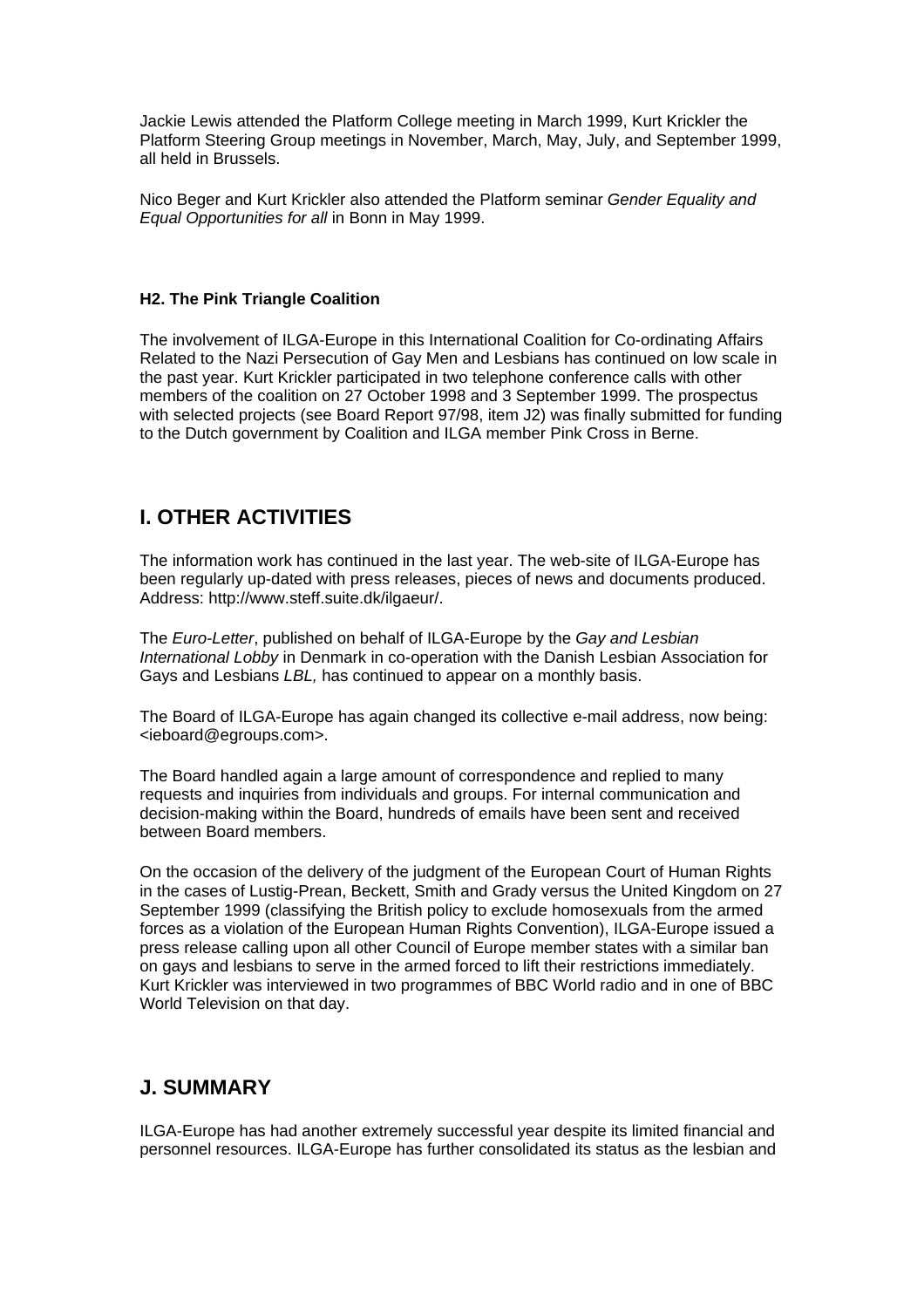gay lobby at European Union level, and has established itself also at the Council of Europe as a serious player and partner in the human rights context.

Like last year, however, it must be stated that ILGA-Europe again failed to set enough resources aside to market its good work, results and achievements and to rally more support of the member groups behind its activities.

## **K. THANKS AND ACKNOWLEDGEMENTS**

The extensive work of the past year would neither have been possible without the work and commitment of the many people who have supported the various activities of the Board. We cannot mention them all here but special thanks have to go to Nigel Warner, Tom Hoemig, Mark Bell, Madeleine de Leeuw, Sejal Parmar, Kees Waaldijk, Robert Wintemute, Stephen Whittle and César Lestón, as well as the activists of *Arcigay Pride!* who hosted a Board meeting and assisted with the Pisa conference mailings.

## **APPENDIX 1:**

## **BOARD CALENDAR 98/99 MEETINGS AND TRAVELS**

**(An overview)**

## **October 1998:**

- 25: Board meeting, Linz
- 30: OSCE Implementation Meeting, Warsaw

## **November:**

- 9: Steering Group Meeting of the Platform, Brussels
- 17: Meeting with Jörg Wenzel, DG XIII, Vienna
- 18: Intergroup meeting, Strasbourg
- 28-29: Board Meeting, Brussels,
- 30: Meeting with other social and human rights NGOs *(Equality* Project), Brussels

## **December:**

3-4: European Conference: *Article 13 of the Amsterdam Treaty Anti-*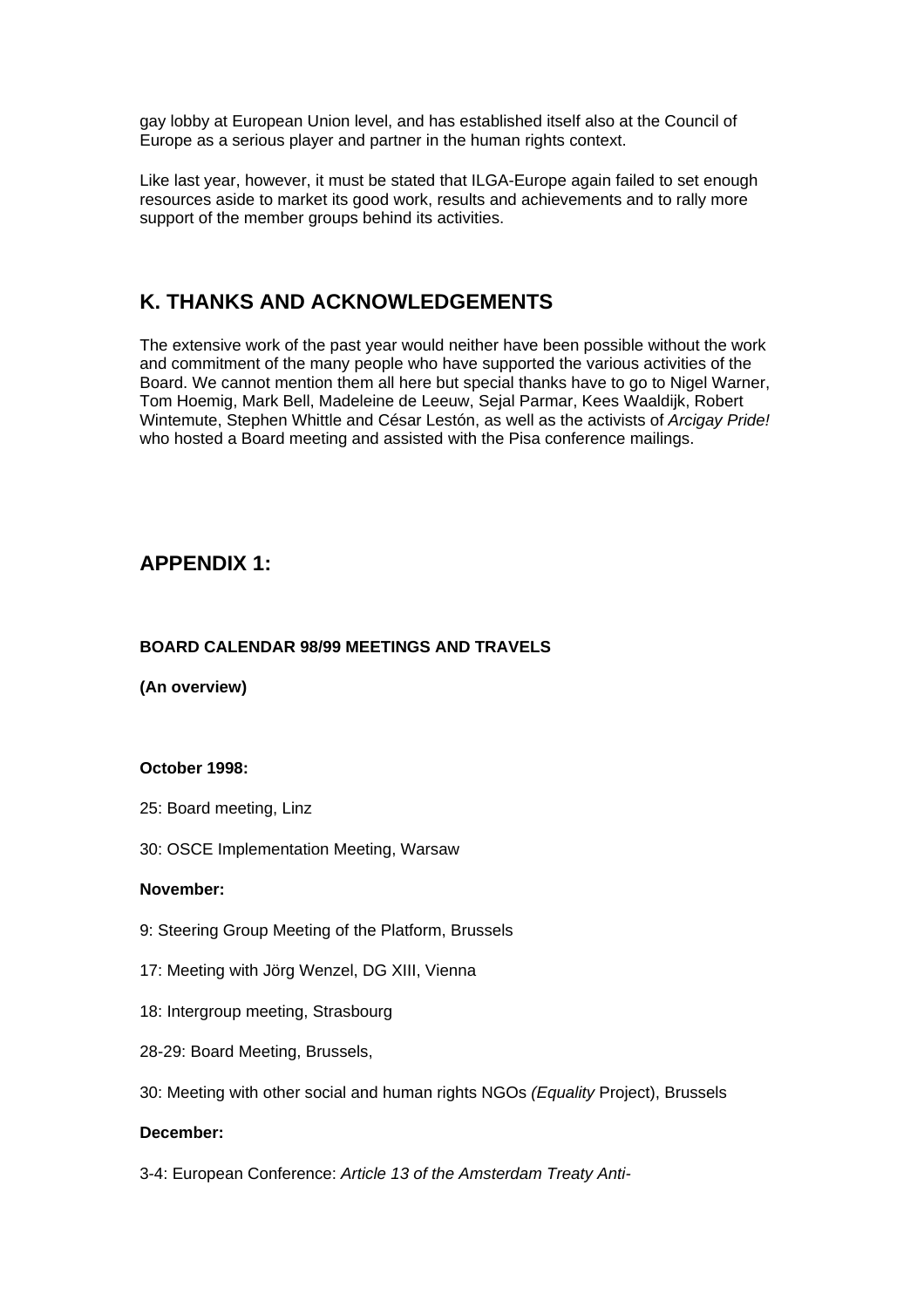#### *discrimination: the way forward,* Vienna

## **January 1999:**

- 13: Intergroup meeting, Strasbourg
- 25-27: Council of Europe, Strasbourg

#### **February:**

- 10: Intergroup meeting, Strasbourg
- 27-28: Board meeting, Brussels

## **March:**

- 10: Intergroup meeting, Strasbourg
- 22: Platform College meeting, Brussels
- 23: Social Policy Forum Follow-up-Working Group on Anti-Discrimination,

1<sup>st</sup> Meeting, Brussels

24: Interparliamentary Conference of the EP Committee on Civil Liberties and

Internal Affairs: *Freedom, Security, Justice: An Agenda for Europe,*  Brussels

25: Steering Group Meeting of the Platform, Brussels

## **April:**

- 22: Meeting with Odile Quintin, director-general of DG V, Brussels
- 26-28: Council of Europe, Strasbourg
- 27: European Forum: *A European Charter of Fundamental Rights Contribution*

*to a Common Identity* (Presentation of the Simitis Report), Cologne

28: Joint meeting of the intergroups on Disability, Ageing and Equal Rights for

Gays and Lesbians, Brussels

#### **May:**

- 5: Intergroup meeting, Strasbourg
- 5: Meeting with Alexander Kleinig, Secretariat of the EP Committee on

Employment and Social Affairs, Strasbourg